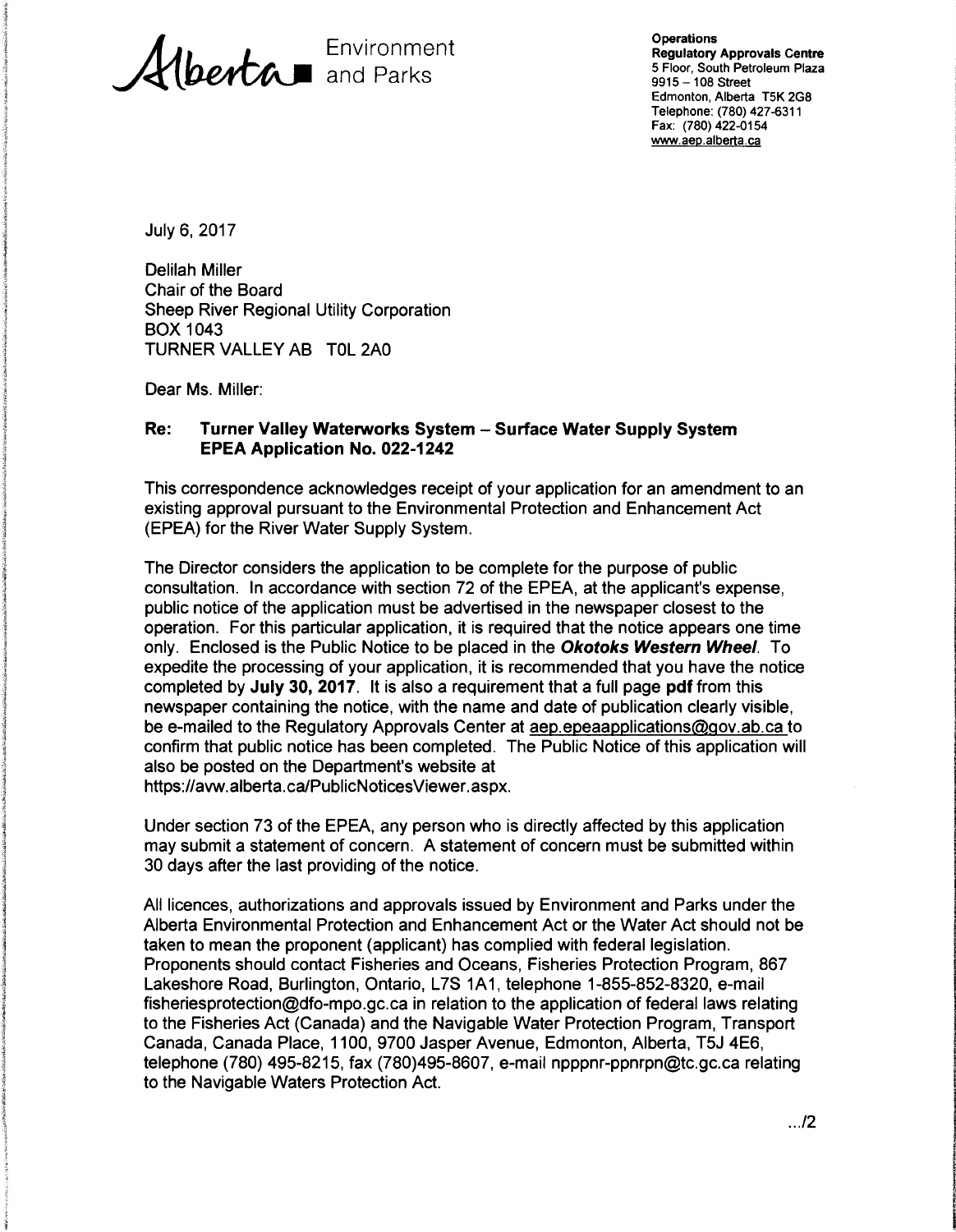If you have any questions, please contact me at (780) 644-4419.

Yours truly,

Valerie Collin

Tanya Berube Application Coordinator

Enclosure

ecopy: Frank Lotz, South Saskatchewan Region - Calgary Dave Gower, South Saskatchewan Region - Calgary Jill Hardy, **MPE** Engineering Ltd. - jhardy@mpe.ca Theo Owel, **MPE** Engineering Ltd. - towel@mpe.ca Barry Williamson, Acting Chief Executive Officer, SRRUC - cao@turnervalley.ca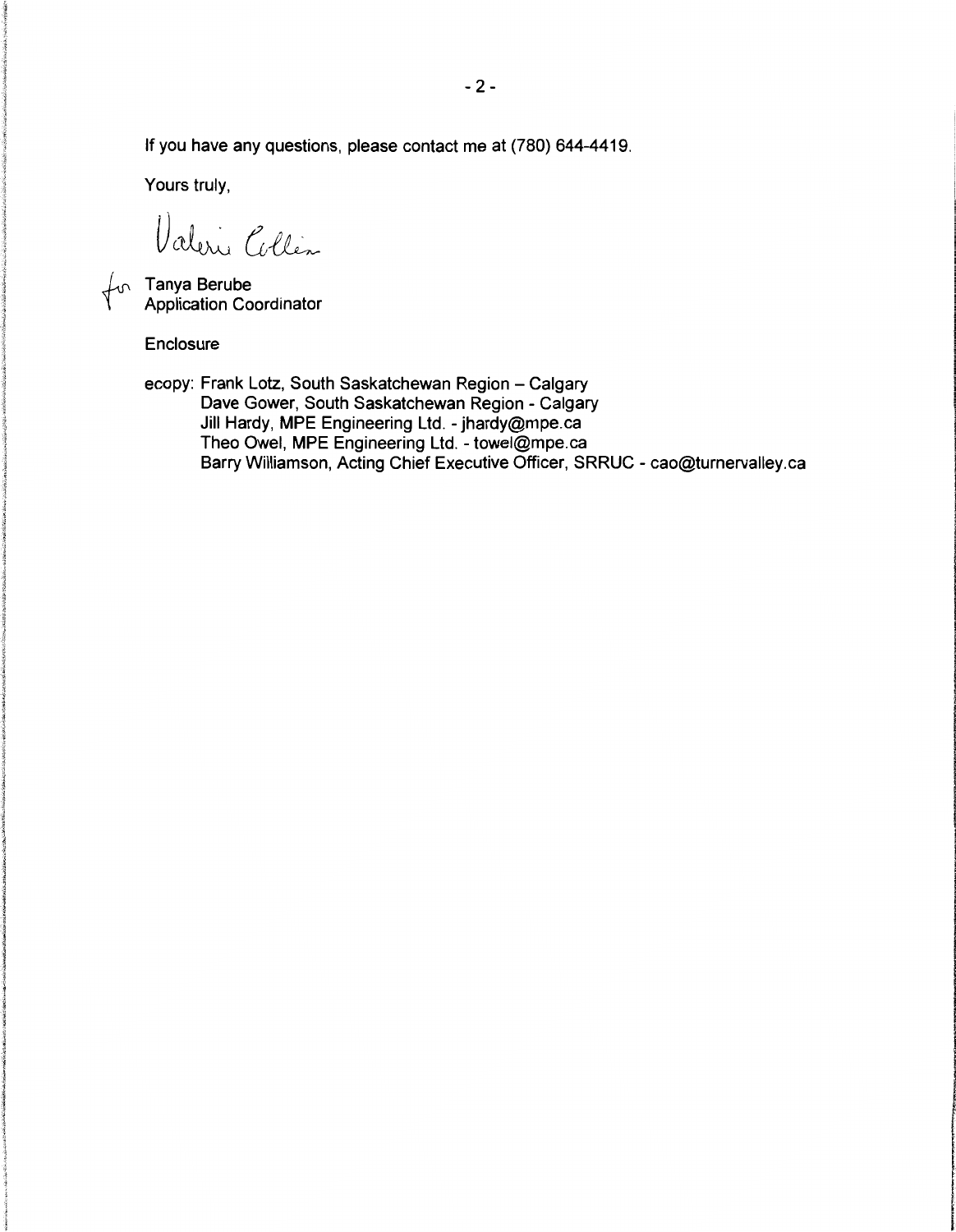# **PUBLIC NOTICE**

## **SHEEP RIVER REGIONAL UTILITY CORPORATION**

#### **ENVIRONMENTAL PROTECTION AND ENHANCEMENT ACT**

## **NOTICE OF APPLICATION**

In accordance with the Environmental Protection and Enhancement Act (EPEA), the Sheep River Regional Utility Corporation (SRRUC) has applied for an amendment to SRRUC's existing EPEA Approval 1242-02-00 for its waterworks system (the "application"). This amendment would allow SRRUC to construct and use a surface water supply system that would provide supplementary water from the Sheep River to assist in the replacement of the water supply that was lost in the 2013 flood.

The proposed surface water supply system would be built in the southeast quarter of Section 01 in Township 20-Range 03-West of the 5th Meridian. It would be able to provide 6,500 cubic metres of river water a day to the SRRUC's existing raw water storage reservoirs. The surface water supply system would consist of a removable pump placed on a concrete pad near to the river that is connected to a boom with a floating intake in the river. The river water would be pumped through underground pipes to a 16,000 cubic meter stilling pond, which is proposed to be located near the raw water reservoirs. The stilling pond would help to settle out any suspended material in the water. The water would then flow through buried pipes from the stilling pond to the raw water reservoirs.

The quality of the water would be protected by measures such as the following: assessing the soil before and during construction with remediation of any substances found in the soil, using a synthetic liner for the pond, and ongoing monitoring of the groundwater, the stored raw water, and the treated water. Existing monitoring programs would be modified to include aspects related to this proposed surface water supply system.

Related to this application, the Town of Turner Valley and the Town of Black Diamond have applied for transfer of allocations under the Water Act. These applications would result in the permanent transfer of existing water diversions to the new intake located on the Sheep River. Details are listed in separate notices for the Water Act.

A directly affected person may provide input into certain regulatory decisions, as allowed by the Environmental Protection and Enhancement Act (section 73). Specifically, any person who is directly affected by this application may submit a written statement of concern within 30 days of the date of this notice to:

Environment and Parks Regulatory Approvals Center 5th Floor, South Petroleum Plaza 9915 - 108 Street Edmonton, Alberta T5K 2G8 Fax: (780) 422-0154 E-mail: aep.epeaapplications@gov.ab.ca